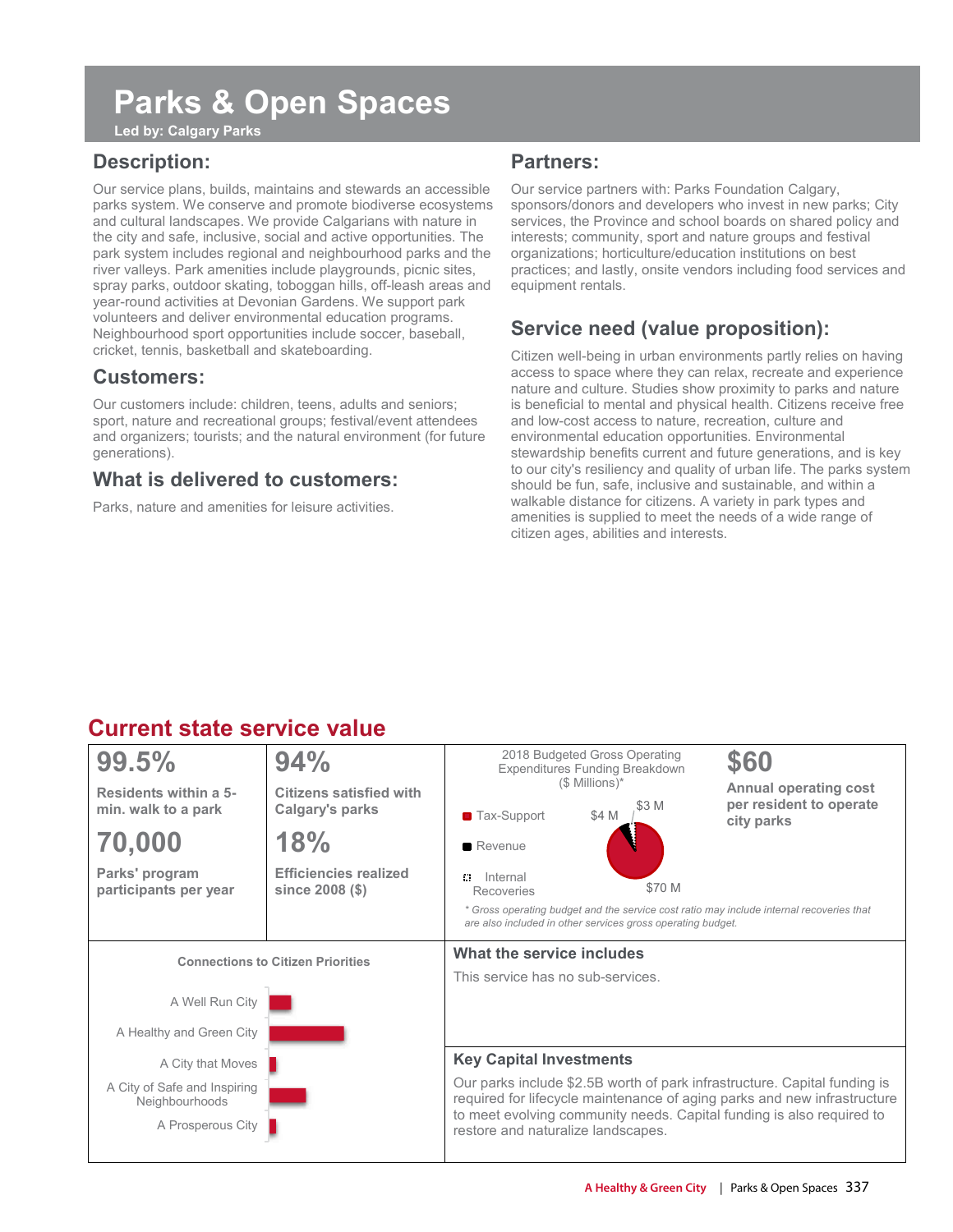

### **What we've heard and service outlook**

#### **What we heard: Research & Engagement Results**

Ninety-four per cent of citizens are satisfied with this service according to the 2017 Citizen Satisfaction Survey. We have had stable satisfaction rates for a decade. Citizen feedback from the 2018 One Calgary engagement included desires to protect the natural environment, green spaces and urban wildlife. Other comments included the importance of parks to support physical/mental health and overall wellbeing.

### **What Council has directed**

Key long-term plans guiding our service are the Municipal Development Plan and imagineParks. Parks and Open Spaces is leading Council Directive H6 to "make parks and green spaces a priority and proactively seek to increase green space in neighbourhoods." We also strongly support themes in H4 and H5 of providing public meeting spaces, healthy lifestyles and active living through a wide range of accessible and affordable recreation opportunities in every community. We will contribute to Calgary's climate change resilience strategies (H1) as well as watershed protection and water conservation initiatives (H3). Protection and enhancement of First Nations (W5) and heritage sites (N3) is delivered with the implementation of our cultural landscapes strategy. Finally, we ensure both new and established communities are complete communities through parks planning, operations and capital investment (N4).

#### **What are we watching?**

Key trends include: Calgary's aging population and the need for more accessibility in public park features. There is growing research showing: the importance of proximity to parks to a person's level of physical activity and health; the link between access to nature, trees and parks to improved mental and physical health; research on the importance of creative and adventurous "play" in child development; the environmental significance of healthy biodiversity and wildlife corridors to the urban environment; technology applications for mapping and optimizing service delivery; and, green infrastructure. Risks impacting consistent service delivery include: severe weather events (flooding, windstorms, etc.); aging park infrastructure and stress on parks in high-density neighbourhoods; and, environmental resiliency (invasive weeds, human-wildlife conflicts and water conservation).

### **Benchmarking**



Source: Yardstick International Report

Yardstick is an international parks and recreation benchmarking organization operated as a partnership between private sector and industry groups. An overall best practice percentage is an aggregate score of a city's parks operations, asset management, planning, environmental sustainability and social benefits best practices. Note: No comparative data for 2014. Helsinki and Auckland did not participate in the audit in 2017.

### **What matters to Calgarians**

| <b>VALUE DIMENSION</b> | <b>DESCRIPTION</b>                                                                                                     |
|------------------------|------------------------------------------------------------------------------------------------------------------------|
| Wellbeing              | Year-round opportunities for social interaction, community vitality, nature appreciation and leisure<br>activities.    |
| Availability           | Neighbourhood parks are readily accessible to all communities.                                                         |
| Safety                 | Parks and open spaces are safe.                                                                                        |
| Sustainability         | Our natural environment is conserved through stewardship, planning and management contributing to<br>urban resilience. |
| Environmental          | We recognize that healthy ecosystems are essential to our personal, community, and economic well-<br>being.            |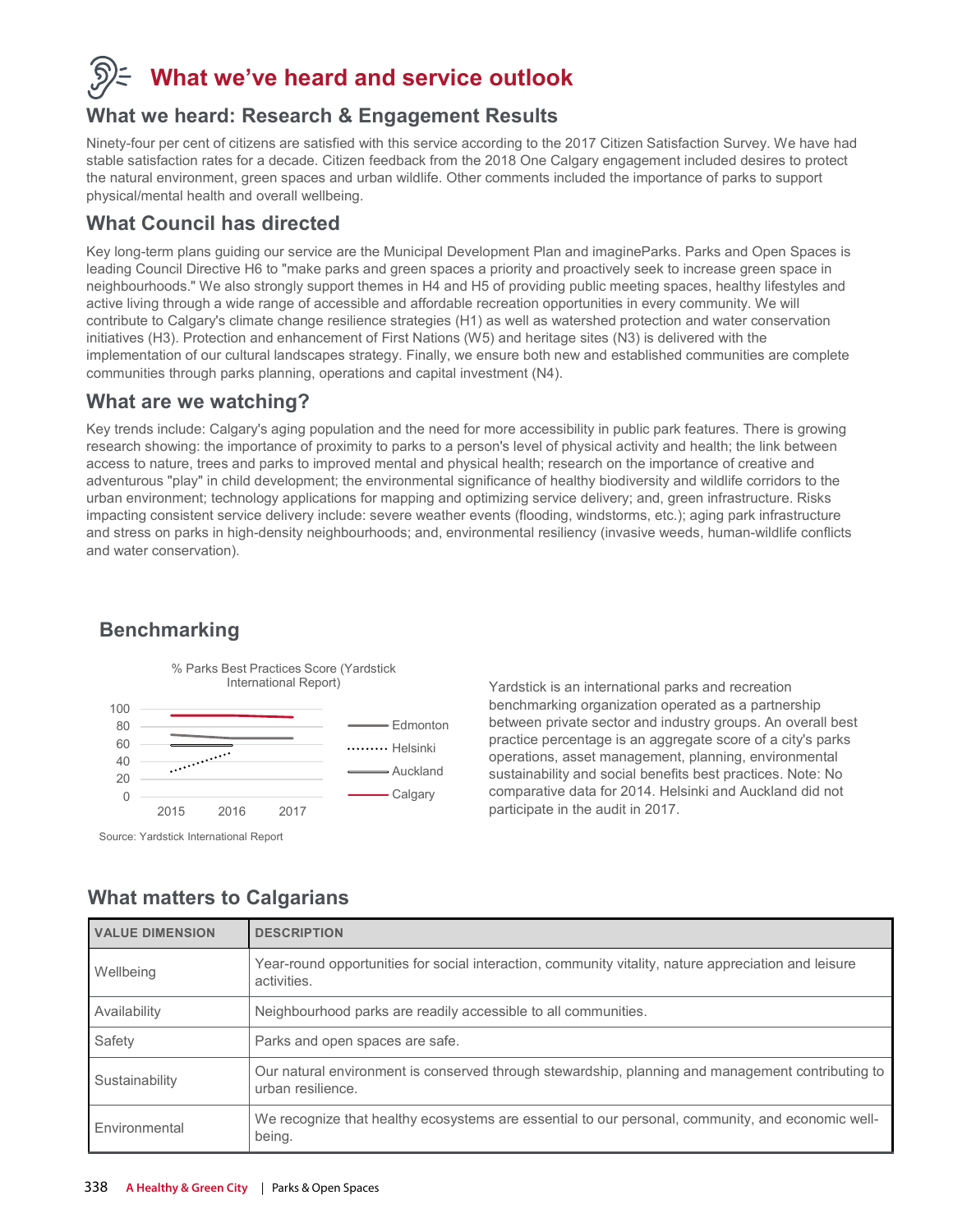

Citizen Satisfaction (% of citizens satisfied with parks, playgrounds and other open spaces)



#### Parks Asset Condition Ratings (% of Calgary parks infrastructure in acceptable condition)



Proximity to Parks (% of citizens that have access to parks within a five-minute walk or 400 metres)











#### **Story behind the curve**

Citizen Satisfaction and Asset Condition Ratings: In the first two graphs, we are forecasting a decline in citizen satisfaction due to a lack of capital funding for lifecycle maintenance. Within parks, the condition of features such as natural landscapes, spray parks, sports fields and picnic sites is monitored. Citizen satisfaction is forecasted to drop as park features age, fall into disrepair or don't meet evolving needs (such as providing shaded seating areas for aging citizens or a range of accessible play opportunities). Maintaining citizen satisfaction is largely linked with how well we maintain our parks. For example, the quality of a community sports field will decrease over time without adequate turf maintenance. Without acceptable turf conditions, satisfaction declines as the grass condition worsens over time. Turning the Curve strategies will include identifying further efficiencies and alternative revenue (sponsors, donors, etc.).

Proximity to Parks: Parks are gathering places that build strong communities and healthy citizens. Quick access to parks, trees and greenery is good for our physical and mental health. The Municipal Development Plan requires us to provide parks within a five-minute walk of residents. Insuring a balance between maintaining existing parks and developing new parks is important to citizens.

Naturalization: This work improves the health and resiliency of Calgary's landscapes, reducing long-term maintenance, sequestering carbon and improving biodiversity by controlling weeds and planting native plants. The measures show planned completion of previously funded capital projects. There is no new capital funding for this work in 2019-22. New projects in 2021-22 will be funded through internal efficiencies or partnership opportunities. By 2022, we will be at six per cent of our biodiversity goal to restore 832 hectares of open space by 2025.

Environmental Education: We want to inspire citizens to be active, knowledgeable park stewards. Parks currently offers a range of popular environmental education programs such as school and volunteer programs. One-time funding to provide public tree care education led to an increase in participation levels in 2015-16. Ongoing volunteer programs such as the annual Pathway and River Clean-Up continue to be well attended more than 50 years after its launch. The new Haskayne Park facility will provide another location and indoor space that will lead to education and program participant increases.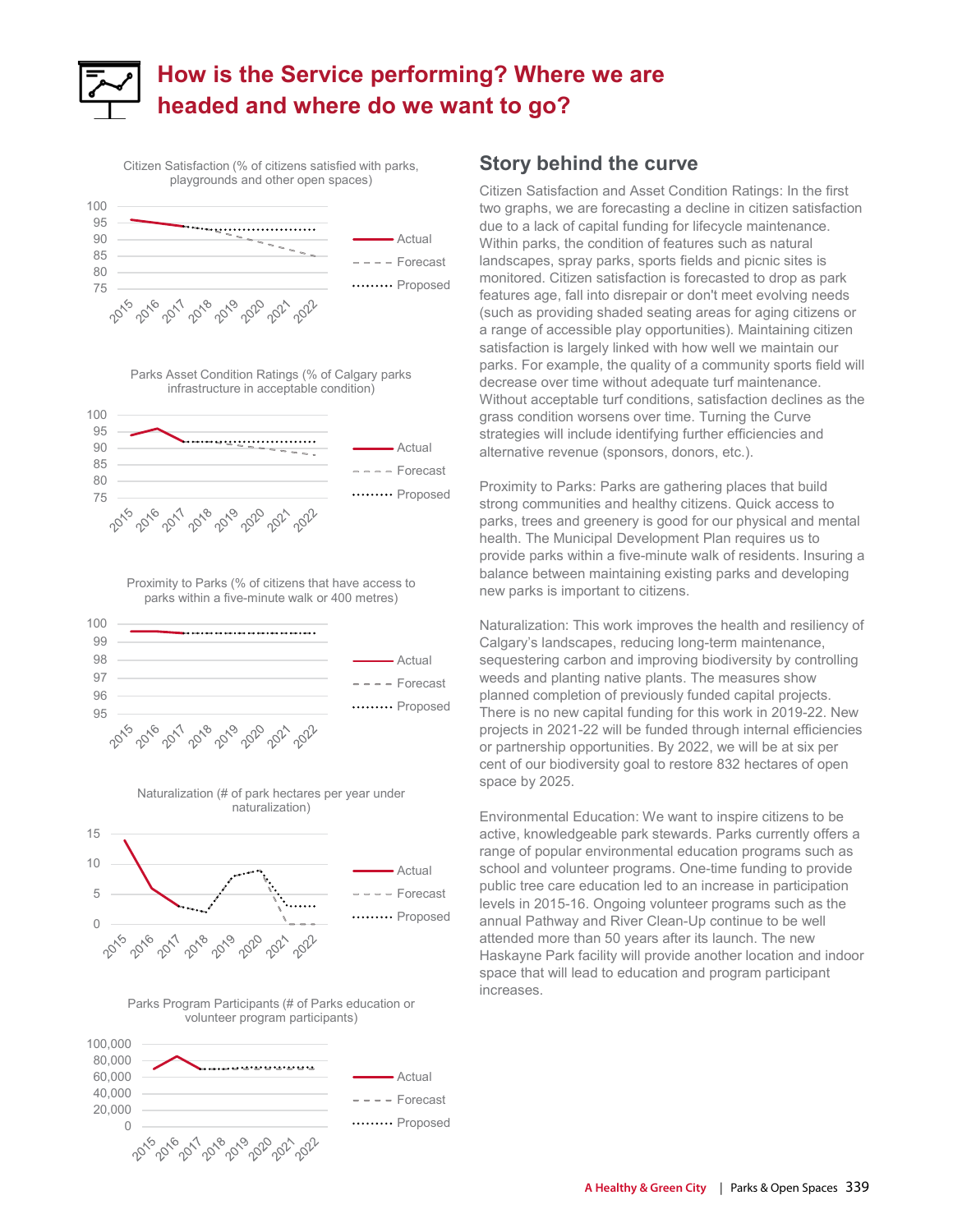# **What do we propose to do?**

#### **What we propose to continue doing**

#### **STRATEGY**

Provide citizens with safe, fun and accessible parks within both new and established communities.

Evaluate, protect and manage Calgary's ecological corridors to support biodiversity and environmental resilience.

Provide parks maintenance in developing communities without impacting current standards in established communities (\$5.1M).

Provide volunteer and public education programs to encourage citizens to be stewards of our parks.

Evaluate and maintain parks as well as engage park users on their satisfaction with park features.

Use a balanced approach to managing prohibited weeds, mosquitos and other threats to our environment and quality of life.

Implement the Cultural Landscapes Strategic Plan to manage and cherish our heritage and historic park sites.

#### **Why?**

**STRATEGY**

Our service is guided by key long-term strategies such as the Municipal Development Plan and imagineParks. Our strategies support the mental and physical wellbeing of citizens and reflect our role as environmental stewards of municipal park land. A major challenge heading into the next decade will be maintaining our diverse parks system. As the city continues to grow, future capital lifecycle funding will be needed for maintaining (as well naturalizing or restoring) our parks.

#### **What we propose to do less of**

### Fleet and garbage collection (to reduce operational costs through efficiencies and staff attrition).

Naturalization of existing manicured park land and restoration of natural areas.

Grass trimming in low-use areas of parks.

Community flowers and banners pilot project.

#### **Why?**

Parks identified \$2.4 million in operational efficiencies over the next four years with minimum impact to citizens. These reductions are in addition to the \$4.3 million in efficiencies realized through Parks ZBR and approximately \$12 million absorbed in growth over the last decade. There is currently no capital funding for new naturalization or restoration work. Flower and banner program dollars must be redirected to core operations.

#### **What we propose to do more of or include as a new offering**

#### **STRATEGY**

Repurpose low-use sport fields to reflect community needs through the Community Park Initiative.

Enhance accessibility on existing playgrounds where feasible.

Leverage partnership and sponsorship opportunities.

Transition to self-watering flower pots.

Support climate change mitigation initiatives (\$100K) and implement a public river access strategy (\$170K).

#### **Why?**

Our strategies respond to key trends in inclusive play, water conservation and corporate giving. They focus on low-cost yet effective initiatives and address Council and community interests. None of the above initiatives require additional operational funding.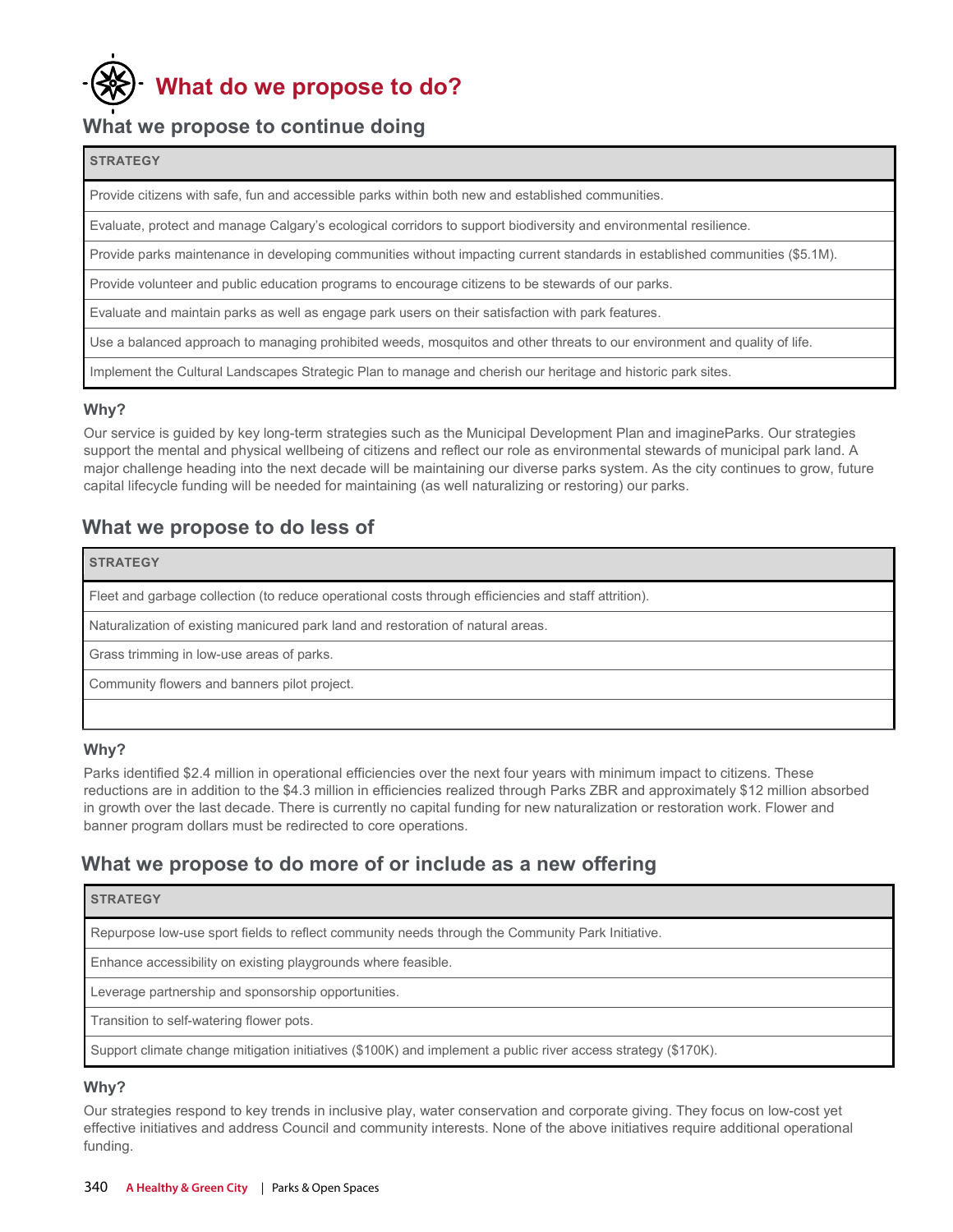### **What Operating Budget do we need to achieve these results and strategies?**

For Council Approval

| <b>SERVICE PERFORMANCE RESULTS FOR 2019-2022</b>                                                     | <b>CURRENT</b> | <b>TREND</b>      |
|------------------------------------------------------------------------------------------------------|----------------|-------------------|
| Citizen Satisfaction (% of citizens satisfied with parks, playgrounds and other open spaces)         | 93             | $\leftrightarrow$ |
| Parks Asset Condition Ratings (% of Calgary parks infrastructure in acceptable condition)            | 92             | $\leftrightarrow$ |
| Proximity to Parks (% of citizens that have access to parks within a five-minute walk or 400 metres) | 99.5           | $\leftrightarrow$ |
| Naturalization (# of park hectares per year under naturalization)                                    |                |                   |
| Parks Program Participants (# of Parks education or volunteer program participants)                  | 70,000         | $\leftrightarrow$ |

### **Breakdown of net operating budget (\$000s)**

|                                                 | 2019                     | 2020                     | 2021                     | 2022           |
|-------------------------------------------------|--------------------------|--------------------------|--------------------------|----------------|
| Previous Year's Budget                          | 69,532                   | 71,716                   | 72,530                   | 74,560         |
| Less Previous Year one Time                     | $\overline{\phantom{a}}$ | (1,040)                  | (1,040)                  | (1,040)        |
| <b>Base</b>                                     | 69,532                   | 70,676                   | 71,490                   | 73,520         |
| Revenue Changes                                 | (29)                     | (35)                     | (36)                     | (33)           |
| Internal Recovery Changes                       | $\overline{\phantom{a}}$ |                          | $\overline{\phantom{a}}$ |                |
| Inflation                                       | 601                      | 696                      | 655                      | 689            |
| Operating Impact of Previously Approved Capital | 460                      | 285                      | 310                      |                |
| Operating Impact of New Capital (Incremental)   | $\overline{\phantom{a}}$ | $\overline{\phantom{a}}$ | $\overline{\phantom{a}}$ | $\overline{a}$ |
| <b>Efficiencies</b>                             | (520)                    | (540)                    | (355)                    |                |
| <b>Service Reductions</b>                       | (250)                    | (250)                    | (250)                    | (250)          |
| Service Increases                               | 2,532                    | 658                      | 1,706                    | 709            |
| One Time                                        | 1,040                    | 1,040                    | 1,040                    | 1,040          |
| Realignments                                    | (1,650)                  | $\overline{\phantom{a}}$ | $\overline{\phantom{a}}$ |                |
| Total                                           | 71,716                   | 72,530                   | 74,560                   | 75,675         |

### **Operating Grants to Civic Partners (\$000s)**

| <b>Civic Partner</b>      | 2018 Budget<br>at Mar 31 | 2019 | 2020 | 2021 | 2022 |  |
|---------------------------|--------------------------|------|------|------|------|--|
| Parks Foundation, Calgary |                          | 200  | 200  | 200  | 200  |  |

### **Total Operating Budget (\$000s) for Approval**

|                   | 2018<br><b>Budget</b> |             | 2019                     |         |             | 2020                     |              |             | 2021                |         |             | 2022                |              |
|-------------------|-----------------------|-------------|--------------------------|---------|-------------|--------------------------|--------------|-------------|---------------------|---------|-------------|---------------------|--------------|
|                   | At Mar<br>31          | <b>Base</b> | One-<br>Time             | Total   | <b>Base</b> | One-<br>Time             | <b>Total</b> | <b>Base</b> | One-<br><b>Time</b> | Total   | <b>Base</b> | One-<br><b>Time</b> | <b>Total</b> |
| Expenditure       | 76,562                | 77.594      | 1.040                    | 78.634  | 78.443      | ,040                     | 79,483       | 80,509      | 1.040               | 81,549  | 81,657      | 1,040               | 82,697       |
| <b>Recoveries</b> | (3, 211)              | (3,070)     | $\overline{\phantom{a}}$ | (3,070) | (3,070)     | ۰                        | (3,070)      | (3,070)     | -                   | (3,070) | (3,070)     |                     | (3,070)      |
| Revenue           | (3,819)               | (3,848)     | $\overline{\phantom{a}}$ | (3,848) | (3,883)     | $\overline{\phantom{a}}$ | (3,883)      | (3,919)     | -                   | (3,919) | (3,952)     | -                   | (3,952)      |
| <b>Net</b>        | 69,532                | 70,676      | .040                     | 71,716  | 71,490      | ,040                     | 72,530       | 73,520      | 1.040               | 74,560  | 74,635      | 1,040               | 75,675       |